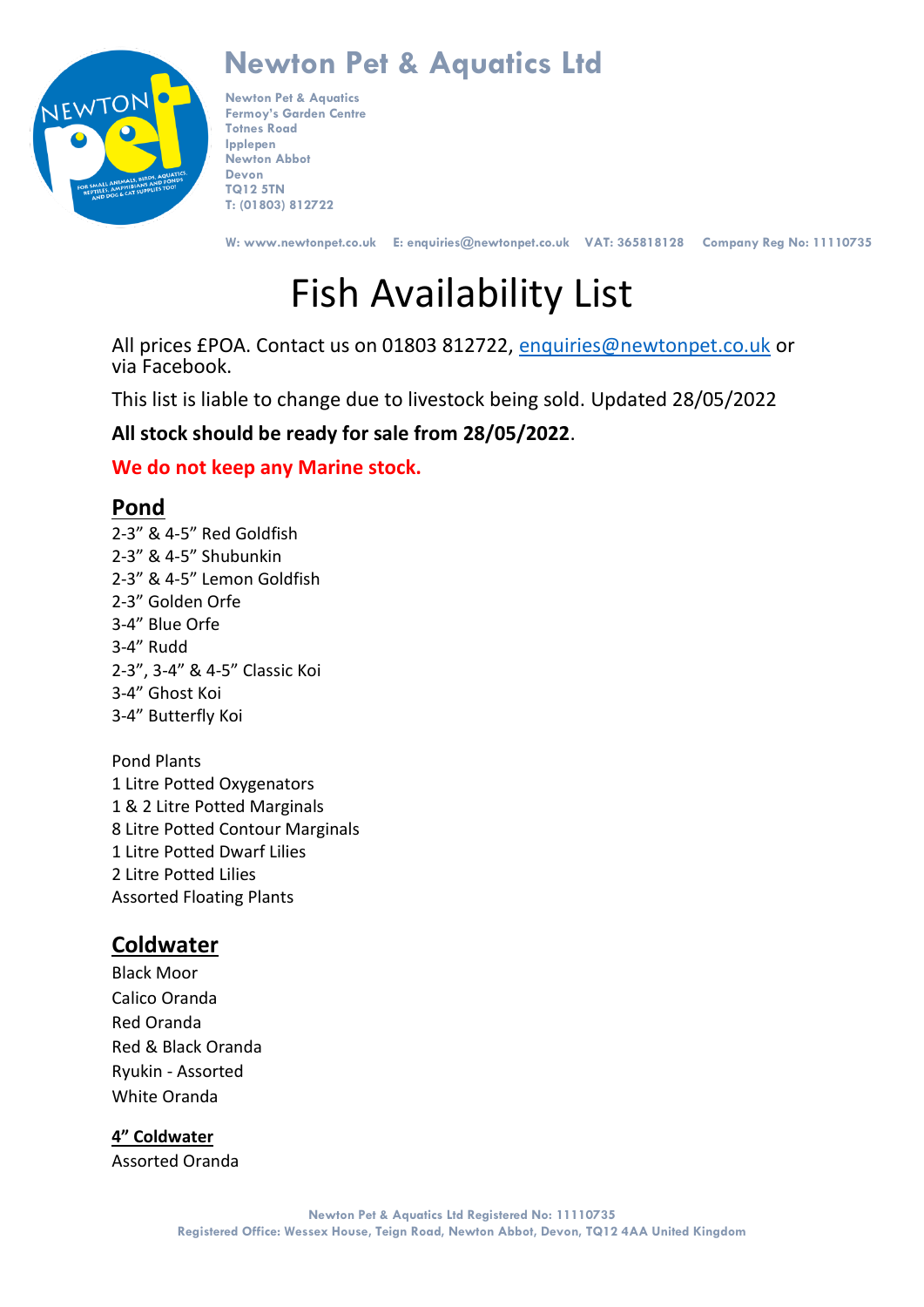

**Newton Pet & Aquatics Fermoy's Garden Centre Totnes Road Ipplepen Newton Abbot Devon TQ12 5TN T: (01803) 812722**

**W: www.newtonpet.co.uk E: enquiries@newtonpet.co.uk VAT: 365818128 Company Reg No: 11110735**

### **Misc./Temperate**

Corydoras albino Corydoras bronze Corydoras peppered Variatus Platy Weather Loach White Cloud Mountain Minnow White Cloud Mountain Minnow - Gold

### **Tropical**

### **Tetras/Characins**

Black Neon Tetra Black Neon Tetra -Gold Blue Tetra Buenos Aires Tetra Cardinal Tetra Colombian Tetra Congo Tetra Danio - Pearl Danio - Leopard Ember Tetra Glass Bloodfin Tetra Glowlight Tetra Glowlight Tetra - Gold Lampeye - Norman's Lemon Tetra Neon Tetra Neon Tetra - Diamond Neon Tetra - Wild Green Pencil Fish - Golden Penguin Tetra Phantom Tetra - Black Phantom Tetra - Red Red Eye Tetra Rosy Tetra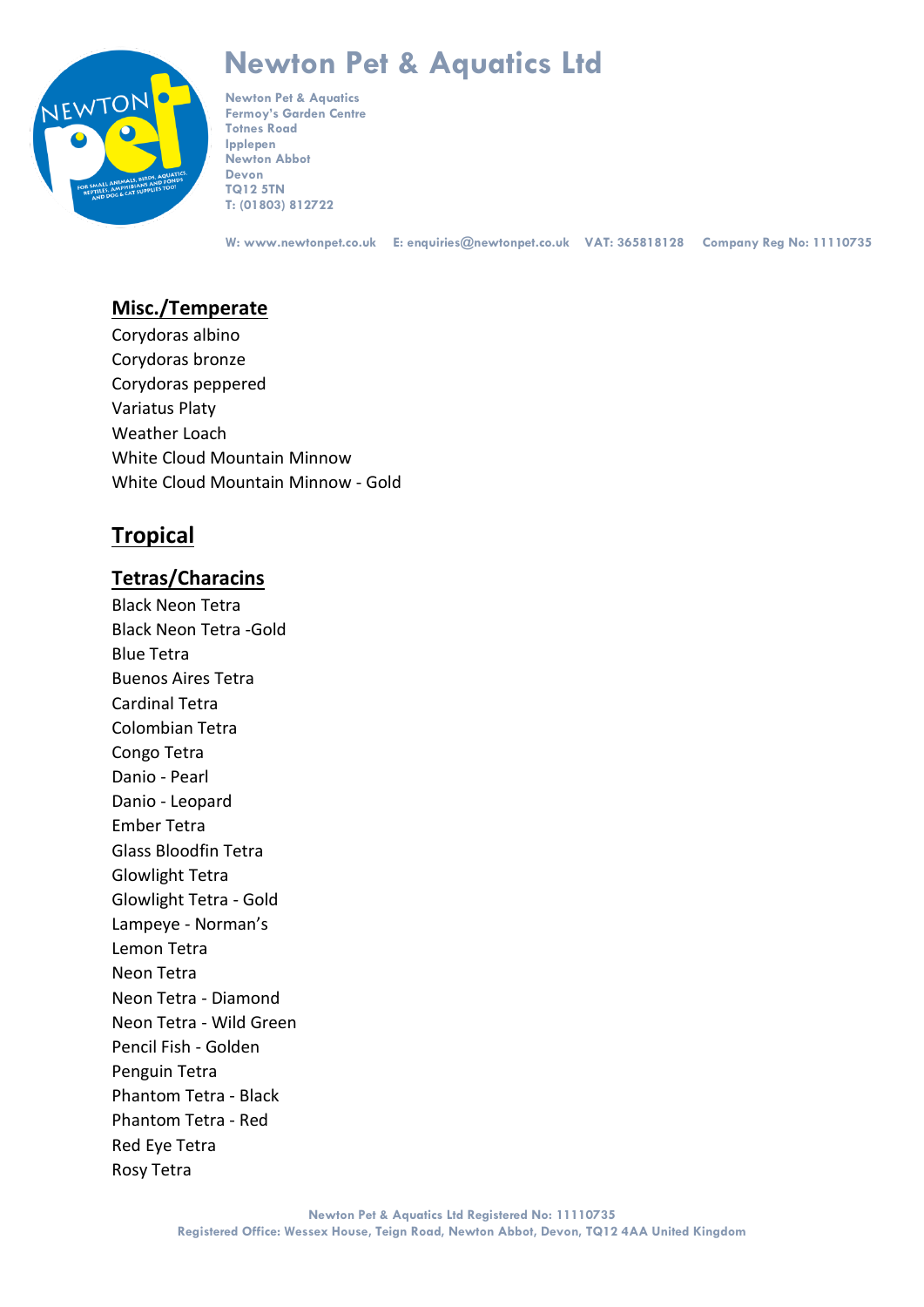# TOI

## **Newton Pet & Aquatics Ltd**

**Newton Pet & Aquatics Fermoy's Garden Centre Totnes Road Ipplepen Newton Abbot Devon TQ12 5TN T: (01803) 812722**

**W: www.newtonpet.co.uk E: enquiries@newtonpet.co.uk VAT: 365818128 Company Reg No: 11110735**

Rummynose Tetra Serpae Tetra Silver Dollar Silver Tip Tetra Three Spot *(Serrapinnus kriegi)* White Cloud Mountain Minnows White Cloud Mountain Minnows - Gold Widow Tetra - Black Widow Tetra - White X-Ray Tetra

### **Barbs**

Black Ruby Checkered Cherry Five Banded Golden Tiger Tiger - Gold Red Line Torpedo *(Puntius denisoni)*

### **Rasbora**

Brilliant Harlequin Hengeli Red Line Rasbora Scissortail

### **Anabantids**

Gold Honey Gourami Golden Gourami Opaline Gourami Pearl Gourami Red Robin Gourami Sparkling Gourami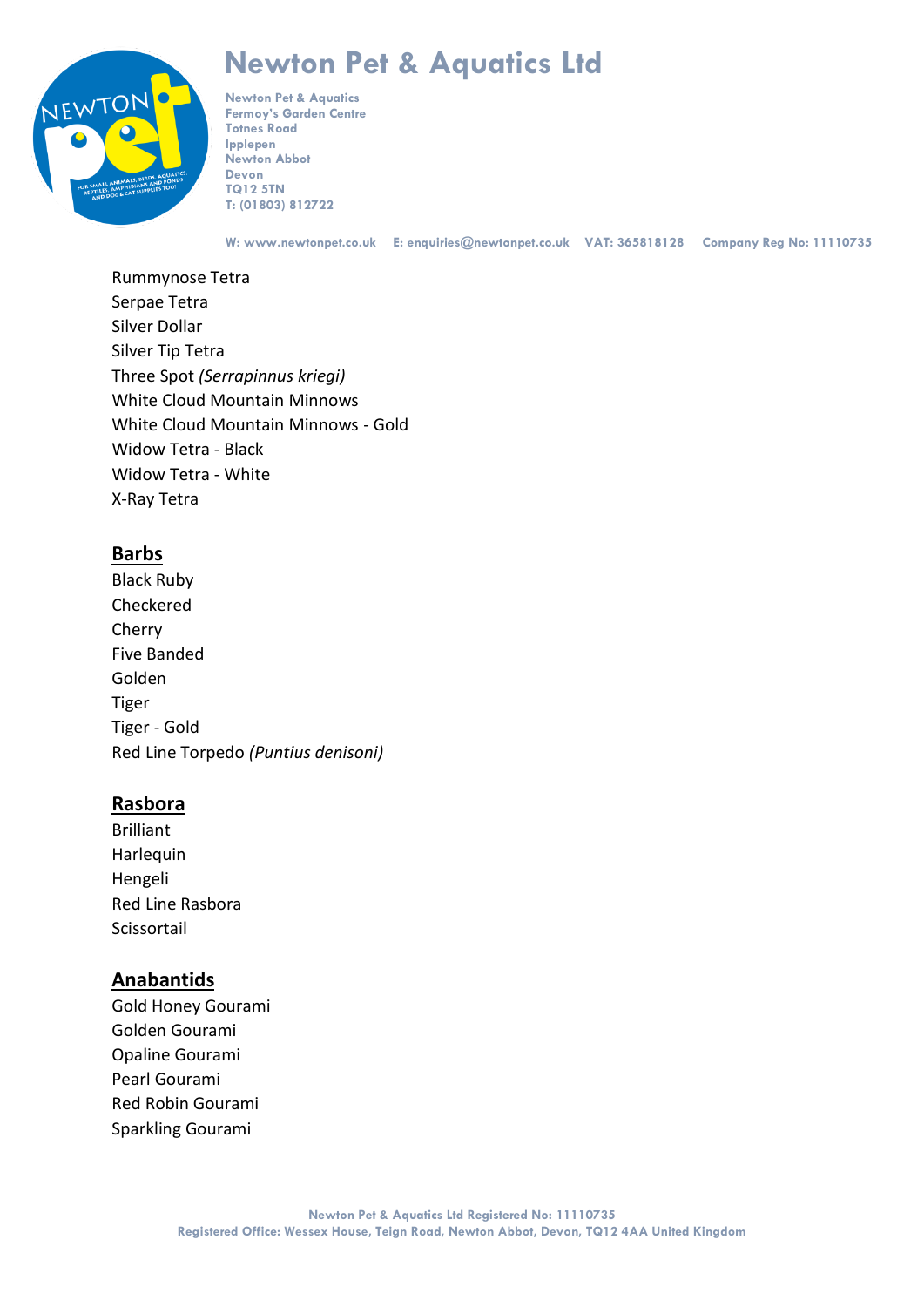

**Newton Pet & Aquatics Fermoy's Garden Centre Totnes Road Ipplepen Newton Abbot Devon TQ12 5TN T: (01803) 812722**

**W: www.newtonpet.co.uk E: enquiries@newtonpet.co.uk VAT: 365818128 Company Reg No: 11110735**

### **Fighters/Betta (Varies each week)**

As of 28/05/2022 Female Standard x 2 Super delta x 3

### **Rainbow Fish**

Boesmani Red

### **Livebearers**

Endler Guppy (Female) Endler Guppy (Male) Endler Guppy (Male) - Blue Endler Guppy (Male) - Scarlet Red Platy - Black Platy - Blue Platy - Gold Comet Platy - Red Platy - Spotted Platy - Sunset

### **Killifish**

Clown Killifish Lyretail Killifish *(Aphyosemion australe "gold")* Two Striped Killifish *(Aphyosemion bivittatum)*

### **Catfish**

Banjo Bumblebee - South American Dwarf Suckermouth Catfish *(Otocinclus sp.)* False Cuckoo Catfish *(Synodontis petricola)* Featherfin Catfish *(Synodontis eupterus)* Glass Catfish Upside Down Catfish *(Synodontis nigriventris)*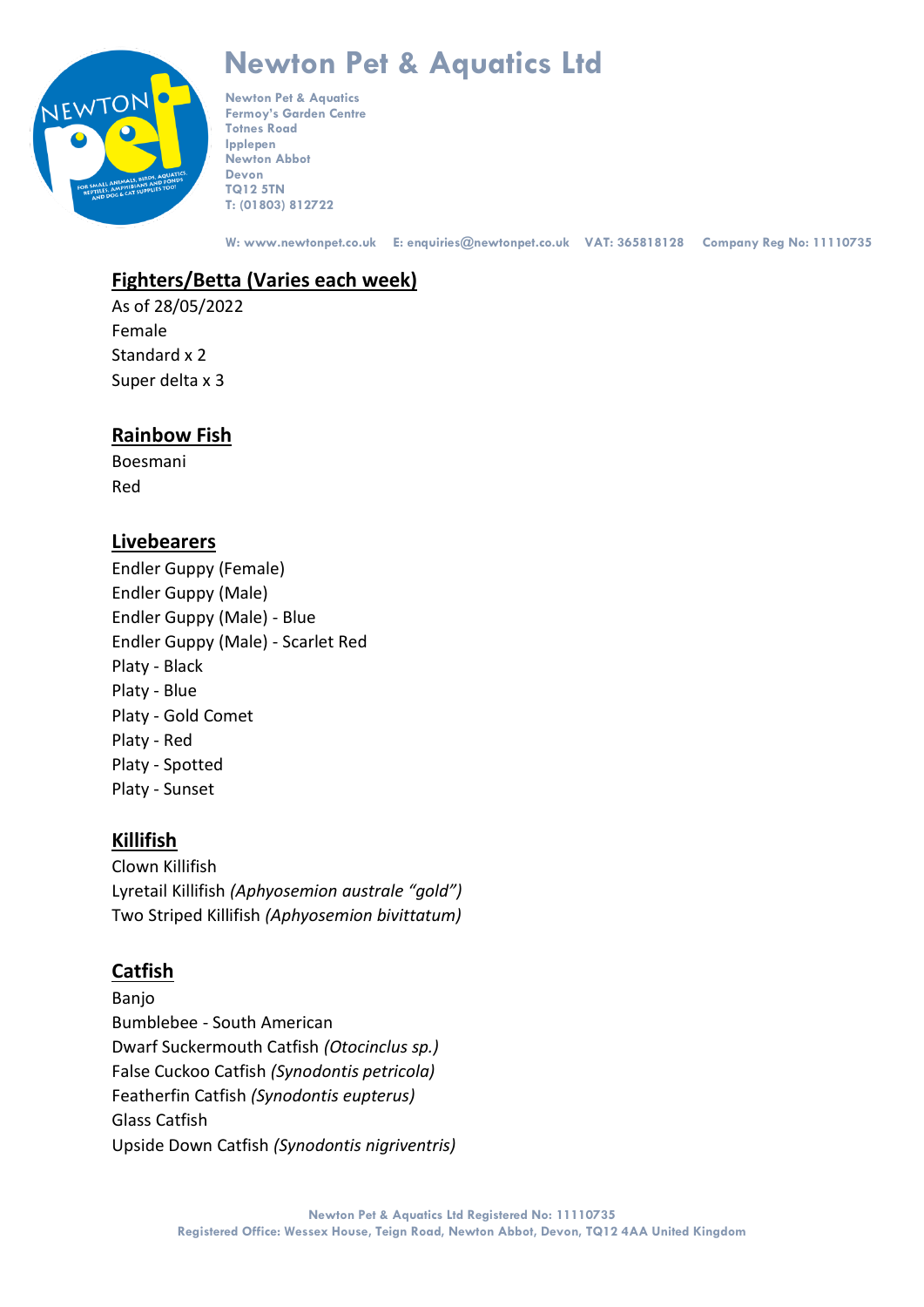

**Newton Pet & Aquatics Fermoy's Garden Centre Totnes Road Ipplepen Newton Abbot Devon TQ12 5TN T: (01803) 812722**

**W: www.newtonpet.co.uk E: enquiries@newtonpet.co.uk VAT: 365818128 Company Reg No: 11110735**

### **Corydoras**

Albino *(Corydoras aenus)* Bronze *(Corydoras aenus)* Elegant *(Corydoras elegans)* Peppered *(Corydoras paleatus)* Salt 'N' Pepper *(Corydoras habrosus)*

### **Plecs**

Bulldog Bristlenose 2.5-3cm approx. Clown L104 Rusty

### **Cichlids**

Angelfish (assorted) Bluen Acara Keyhole Kribensis Parrot - Red Red Head Geophagus Severum - Gold Severum - Green T-Bar

### **Dwarf Cichlids**

African Butterfly Ram - Euro Ram - Red/Bolivian Red Breast Acara *(Aequidens dorsigera aka Laetacara dorsigera)*

### **Malawi Cichlids**

Blue Dolphin *(Cyrtocara moori)* Electric Blue Hap *(Sciaenochromis ahli)* Livingstoni Cichlid *(Nimbochromis livingstonii)* Peacock - Mdoka Peacock - Red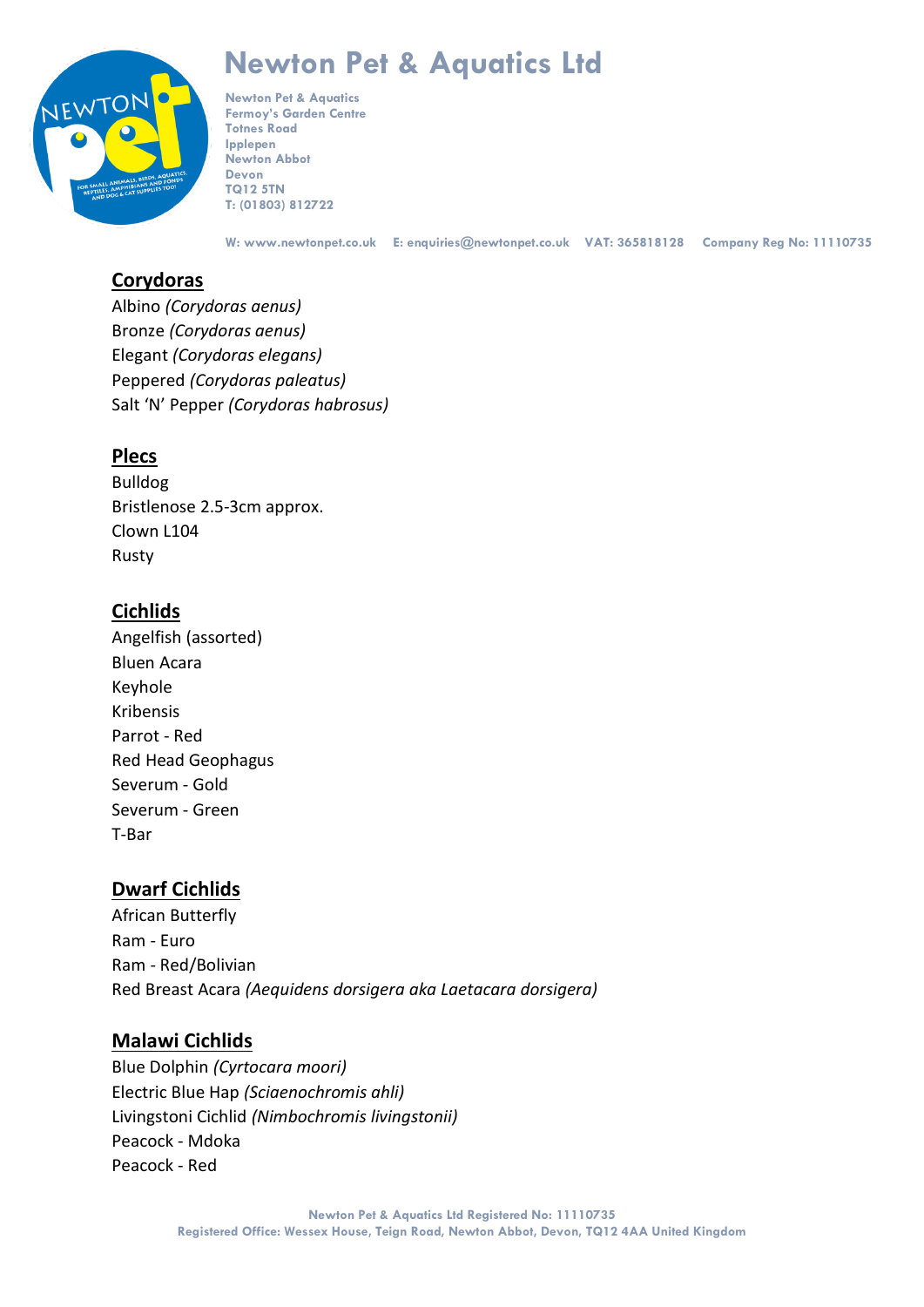

**Newton Pet & Aquatics Fermoy's Garden Centre Totnes Road Ipplepen Newton Abbot Devon TQ12 5TN T: (01803) 812722**

**W: www.newtonpet.co.uk E: enquiries@newtonpet.co.uk VAT: 365818128 Company Reg No: 11110735**

Peacock - Strawberry Red Pindani *(Psedotropheus socolofi)* Red Empress *(Protomelas taeniolatus)* Saulosi Dwarf Mbuna *(Pseudotropheus saulosi)* Yellow Lab *(Labidochromis caeruleus)*

### **Sharks**

Red Tailed Black Silver/Bala Shark

### **Loaches**

Clown Loach Gold Sucking Loach Yoyo Loach Zebra Loach

### **Misc.**

Bichir - Senegal Elephantnose Frog - Dwarf/Congo Frog - Dwarf/Congo (Biege) Knifefish - African Leopard Bush Fish/Leopard Climbing Perch Puffer - Pygmy

### **Snails**

Assassin Snail Zebra Snail

### **Shrimp**

Amano Cherry - Red Cobalt Blue Rili

**Plants** (Latest delivery 27/05/2022)